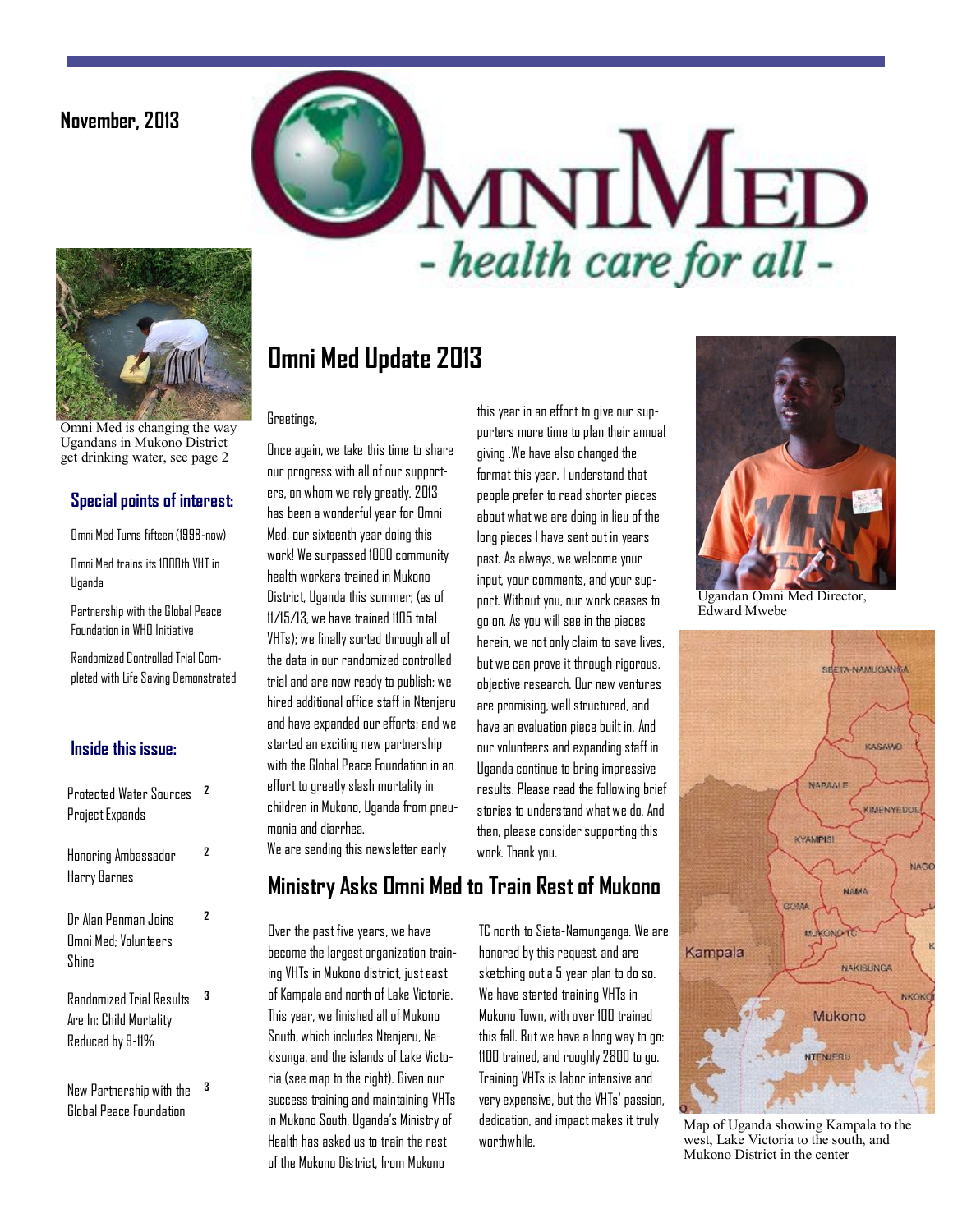

Before: Rural Ugandans Collecting Dirty Water for Drinking



Omni Med staff working with local villagers, constructing a ditch that will be filled with sand, clay, and porous rock to filter and clean the water



Ambassador Harry Barnes, friend, mentor, and someone long concerned with the global poor.

#### **Protected Water Source Program Scales Up**

Since last year, we have engaged local villages to build protected water sources that turn contaminated drinking holes into clean drinking water. Our studies show that the process of re-routing this water through a series of clay, sand, porous rock and then out a clean pipe makes the water fifty times cleaner! This means that kids are far less likely to contract diarrheal illness, which is the second leading killer of kids in Uganda.

As you can see in these photos, it truly does take a village to build these protected water sources. We supply

the know-how and the materials, but we work  $with$  the villagers every step of the way in this process. They build it, so  $\hbar e$ y own it, and will take care of it. We recently hired additional staff to increase production from building one new source every other month to building one new source every month. Currently, we have 10 functioning protected water sources serving close to 600 households and over 3,200 people. Over the next year, we look to at least double this capacity. Part of this expansion will honor our long time friend and board member,



Rural Ugandan Women Working on New Protected Water Sources for *their* village

Ambassador Harry Barnes, as in the story below.



After: Water is now Clean for Drinking

#### **Honoring Ambassador Harry Barnes**

Harry Barnes was a good friend, a mentor and a long time Omni Med board member. Harry passed away last year following a long illness. Harry served as the US Ambassador to Romania, India and Chile. In that last locale, he served heroically as a bulwark against the abuses of the Pinochet regime, He risked his life defending an ideal, that all people have a right to freedom, dignity, and opportunity. To honor Harry's legacy, and in cooperation with Harry's widow Betsey and Omni Med's board, we are raising funds to build protected water sources throughout Mukono South, each with Harry's name carved into the concrete where local villagers collect their water. Harry cared about the global poor and loved our work here at Omni Med. It is only fitting that our tribute to him is one that will be both life giving and long lasting. We will raise funds for this effort in an upcoming fund-raising campaign.

## **Dr Alan Penmen Joins Omni Med; Volunteers Continue to Shine**

Dr Alan Penman, a Professor of Epidemiology at the University of Mississippi, has twice traveled to Uganda with medical students from UMMC. He has since joined in Omni Med's efforts there as well as put his considerable talents as a researcher to good use as we initiate a new study measuring the impact of the combined VHT program/ protected water sources/

cook stoves project undertaken with the Global Peace Foundation.

In addition to Dr Penman, we would like to offer a heartfelt thanks to our other volunteers this year: Dr Mimi Abadie, Dr Hiroki Saito, Zac Tabb, Tatiana Elghossain, Alex Ruhl, Simone Williams, and Olivia Bucaciuc. Of note, Ms Bucaciuc is spending four months in Uganda, from August through December, helping to roll out the cook stove program and launch this next study. Our volunteers remain the lifeblood of this program. Thanks to each of you!



Professor Alan Penman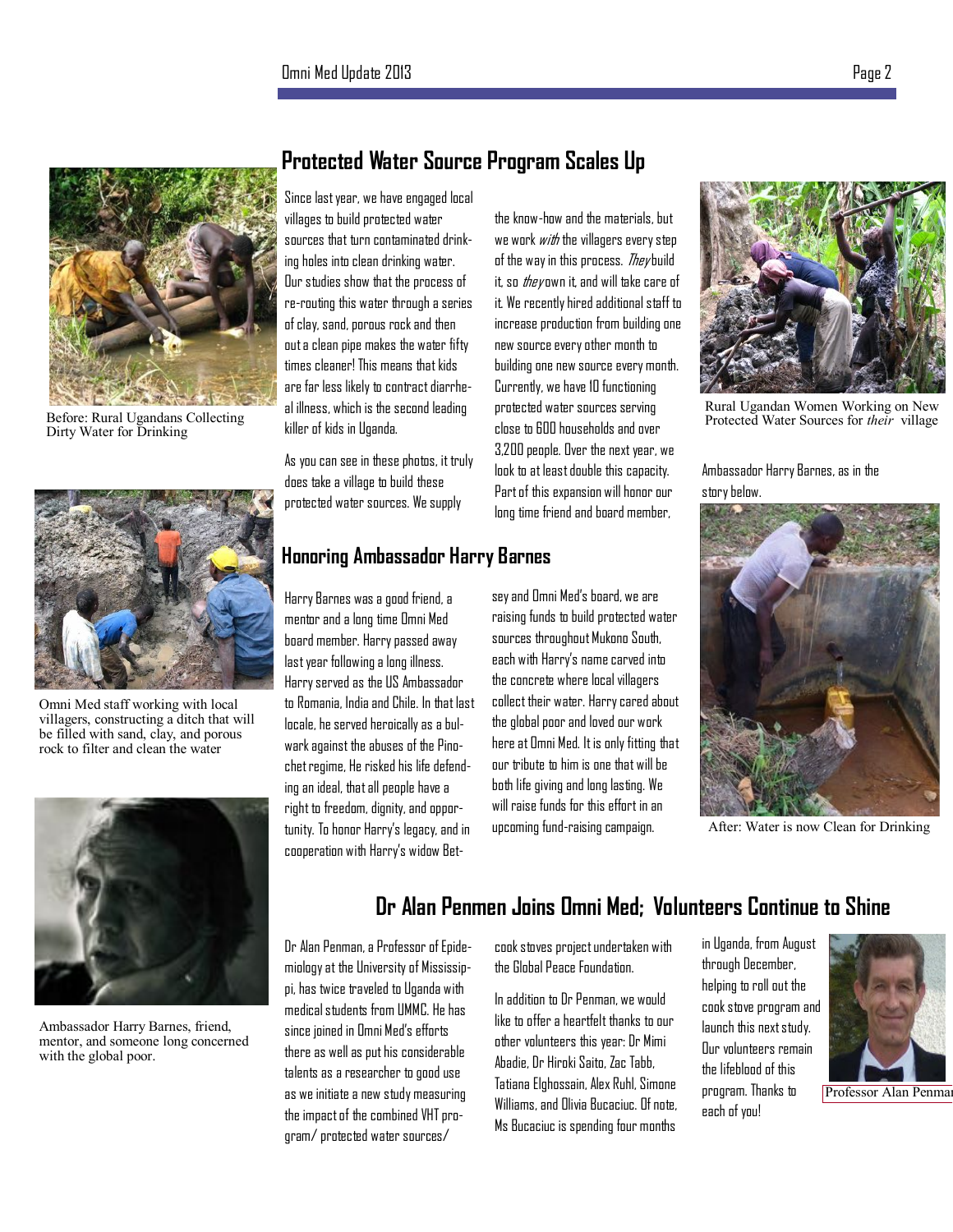#### **New Partnership with the Global Peace Foundation**

Pneumonia is the leading killer of children under age 5 in the world, while diarrheal illness is #2. A main contributor to this pneumonia mortality is the common practice of indoor cooking over open fires and the resultant indoor air pollution (IAP), the equivalent of smoking 2 packs of cigarettes per day. The WHO estimates that 4 million children under age 5 are exposed to IAP, causing at least 13,200 deaths per year.

The Global Peace Foundation is an NGO that recently agreed to work with Omni Med in Mukono District to build indoor cook stoves throughout the

areas served by our VHTs. These cook stoves are built inexpensively from local materials, and, as of October, our VHTs are beginning to construct them with the GPF's oversight and financial support. We are indebted to Mike Sommer, who heads up the GPF's "Global Peace Women" section, which builds these cook stoves all over the world. GPF will provide the know-how and the funding to build 200 cook stoves in Mukono this year—40 thus far. The upper two photos at the right show the smoke filled huts that so many Ugandans now occupy, while the lower photo shows a properly ventilated dwelling with dramatically improved air quality due to a GPF cook stove.

As per usual, we are not just assuming that this will work. We are collecting data on rates of occurrences and deaths due to diarrhea and pneumonia in Mukono before and after our program is in place. We will measure what impact our VHT program, combined with building protected water sources and cook stoves will have on the mortality of these communities. Given what we know from our initial work, we expect the impact will be profound.



**Omni Med's Randomized Controlled Trial:** Intervention Areas vs. Control Areas;  $+$  = positive impact;  $-$  = no or negative impact

| Area                        | Inter-<br>vention | $Con-$<br>trol |
|-----------------------------|-------------------|----------------|
| <b>Health Center Visits</b> | $+$               |                |
| Water                       | $^{+}$            |                |
| Hand-Washing                | $+$               | $+$            |
| Sanitation                  | $^{+}$            | $+$            |
| Diarrhea Treatment          | $+/-$             | $+/-$          |
| <b>VHT Consultations</b>    | $+$               |                |
| <b>ITN</b> Use              | $^{+}$            | $^{+}$         |
| <b>Malaria Treatment</b>    | $+$               | $+$            |
| Pneumonia Treatment         | $^{+}$            | $^{+}$         |
| <b>ANC</b>                  |                   | $+$            |
| <b>Breast</b> feeding       | $+/-$             | $+/-$          |
| Vaccinations                |                   |                |
| HIV/AIDS prevention         | $^+$              |                |
| Family planning             | $+$               |                |
| Nutrition                   | $^{+}$            | $^{+}$         |

## **Randomized Trial is Completed: Under 5 Mortality Reduced by 9-11%**

As we have reported here previously, Omni Med completed a randomized controlled trial measuring the efficacy of our VHT training and maintenance program. The study period was 3/11- 3/12 and we have spent the past year plus clarifying and interpreting the data. A summary chart on the right shows that this program made a significant impact in at least 12 out of 14 areas studied. These areas are the most important intervention areas to

## **Random Pieces**



jeru, Mukono district, Uganda

-We expanded our Ugandan staff this year. We hired Elizabeth Nalweyiso as a full time administrator, and hired an assistant to John Lubanga for the water program.

 $\mathsf{n}$ 

save lives in very poor settings. Just last month, we received more specific data from a colleague at Johns Hopkins University, who plugged our data into a tool (LIST) that converts behavioral data into the percentage of lives saved in an area based on the intervention. The net impact of our program is to reduce the death rate of kids in the area by 9-11%. To be fair, some of this reduction (~half) is due to larger macroeconomic changes that are reducing Uganda's child mortality rates nationally. We also had

-We purchased a used car this year so we can access more remotes sites and organize our time more efficiently (and safely).

-We expanded the protected water source program (see story on page 2) to construction of a new site every month.

-We completed training all of the VHTs in Mukono District, South with a special thanks to Marc Pigott, who helped us complete this goal.

significant problems keeping the knowledge within the study Intervention areas, accounting for dramatic improvements in the control areas. The bottom line, however, is that we have demonstrated, via the scientific gold standard of the controlled trial, that our program works very well and is making a clear difference for those in the communities we serve. We expect even better results in the next trial when protected water sources and cook stoves are added in.

-Finally, 2013 is the 16th year of Omni Med's work overseas. With work in several countries, close to one million dollars worth of donated supplies, over 6,000 books sold, several hundred health volunteers sent overseas, 1100 VHTs trained to date, and many, many lives saved, we are pleased with what we've been able to accomplish and greatly appreciative of all the support we have received.